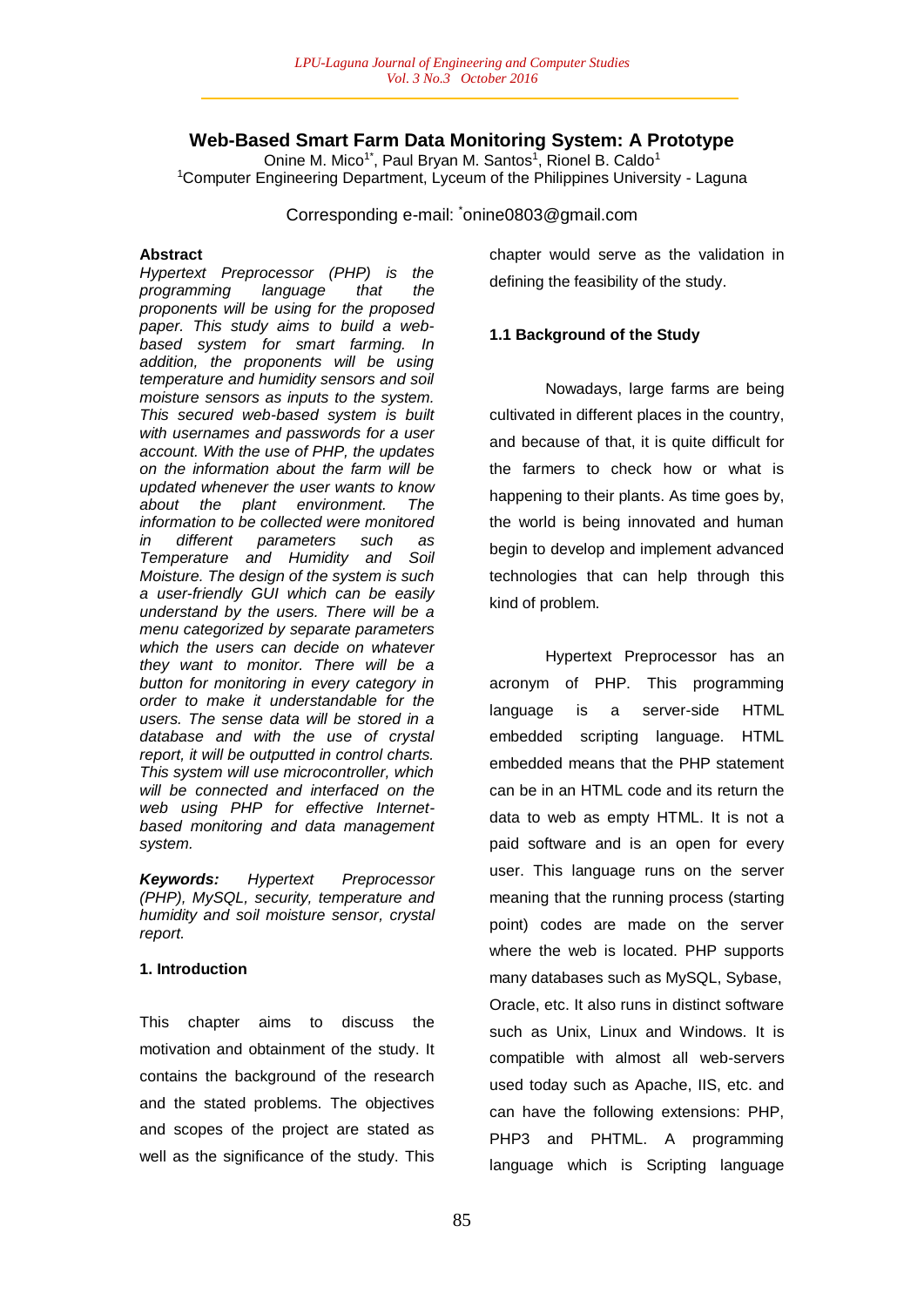supports scripts, human operator can execute the tasks alternatively one-by-one and the programs written for a special runtime environment can automate it [1].

However, PHP is the most popular serverside language on the web. It is designed get and replace the content in the repository. An SQL language written and combined with databases. Structured strictly for the web and said to be one of the most used language. Staying competitive with lots of new designs, easy to install, and is made up for a number of managing systems for the content [2].

The researchers are proposing a system that is necessary for the farmers to monitor the plant environment in a farm. The design system will help the farmers in monitoring the plant environment parameters in the web. In agriculture such as farms, manual checking of plant environment belongs to an old practice. The parameters of the system includes soil moisture, temperature and humidity that will be monitored by the sensors Thus, the proponents decided to make a study about a system that can monitor the plant environment through web. This will be implemented in the agriculture such as farms and other kind of planting business, in order to monitor the plant environment online. The development of the new system is important for influencing future agriculture.

In due time, the study tolerates today's farmers on using different technologies and measuring tools for an

accurate information for better efficiency and quality. The system includes monitoring and storing information of plant environment that may be the possible cause of affecting the growth of plants. With the used of different monitored parameters, it will help the farmers and users to know the condition of the environment of plants via web. The time and effort that they need to provide can be lessen in the farms. In addition, it may help them to take action rapidly when the monitored parameters are not good and gives solution in order to maintain the quality of the plants. Furthermore, the proponents gives an approach by using Notepad++, PHP - MySQL, Crystal report and the sensors (temperature, humidity and soil moisture sensor). This will help the user to monitor the environment inside the farm and the information will be stored in the web.

### **1.2 Objectives of the Study**

The main goal of this research is to develop and design a web-based system for data monitoring and management system.

Specifically, this study aims to:

- a) design a user-friendly GUI for the system which allows real time sensing of the information on the plant environment;
- b) monitor the plant environment in different parameters used;
- c) provide a repository (database) for the sensed data using PHP programming language;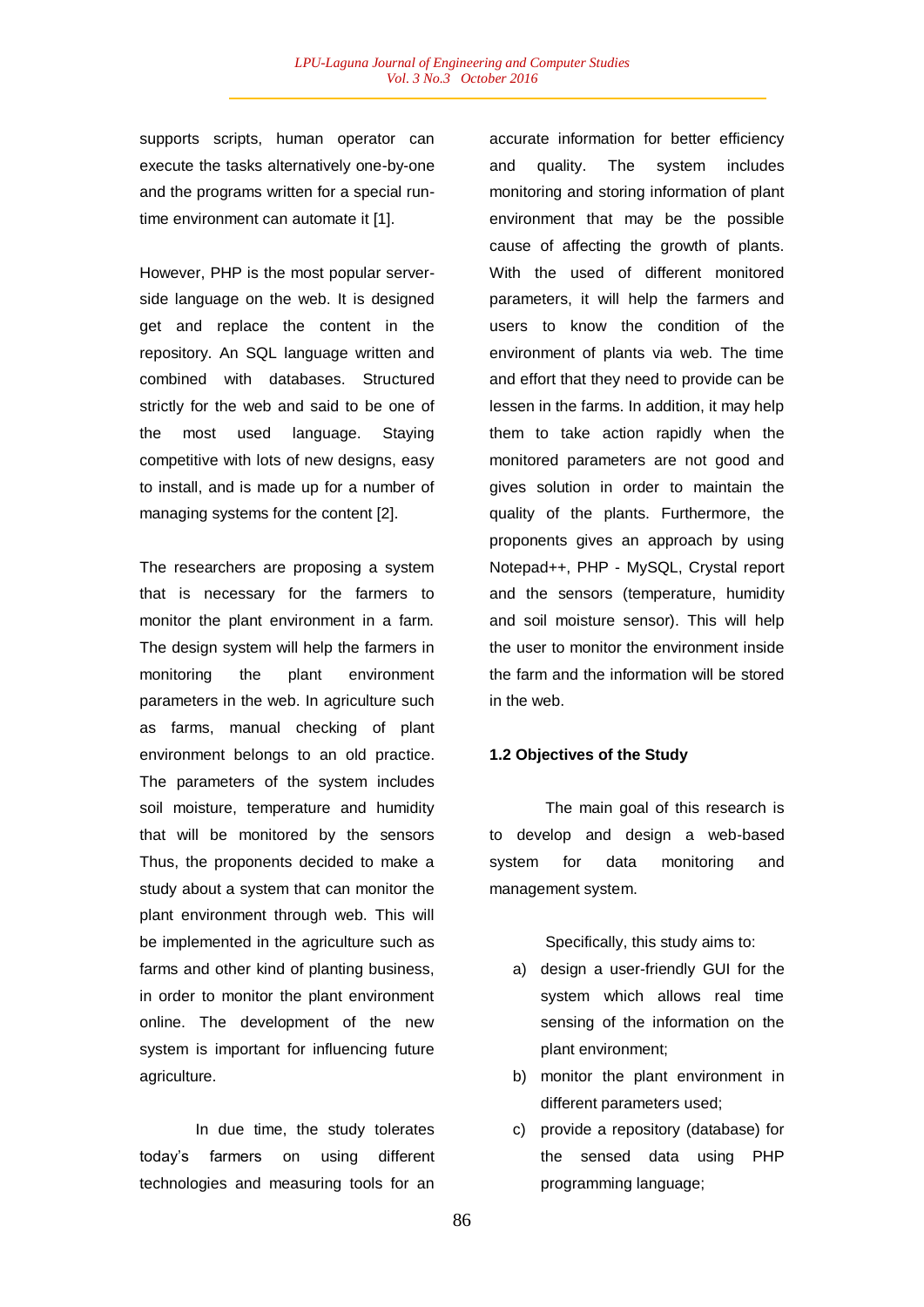- d) develop a database for the gathered data and to be organized in the form of control charts or graphical representation;
- e) test the functionality and accuracy of the system by having some trials on actual monitoring of the parameters then comparing it to theoretical monitoring which is the use of sensors.

### **1.3 Significance of the Study**

The main focus of the study was to observe and monitor the temperature, humidity and soil moisture of the plants in the farm that would help the farmers and users to check the parameters status using a web-based system.

In addition, the system will not only benefitted to farmer and users but also to the proponents because they will be able to gain deep knowledge that will largely help them in the near future. By conducting this study, it will give them a chance to sustain and to show their ingenuity and capability.

This project is capable of monitoring the plant environment in the farm such as temperature, humidity and soil moisture. It will be monitored using the following sensors: temperature, humidity and soil moisture sensor. The said sensors uses a solid-state strategy in order to observe the environment parameters of the farm. In this system, the proponents will use a programmable

microcontroller that helps to operate the sensors to work on with its sensing ability. It will be stored in web with database that will produce control charts of the parameters monitored that will be seeing by the farmers and users. With the help of PHP programming language, they will create a GUI for the users that could serves as the server to monitor the current parameters in the farm and could presented in control charts using the crystal reports in the database. The server serves as the command of the microcontroller to instruct the sensors to sense the data and be the database for the records of the plant environment parameters of the system. The information gathered helps to determine whether the farmers need to take action on the farm environment. This will be a concern by the farmers as the readings of the environment parameters change time by time and knows that it affects the growth of plants for its quality. The proponents would provide more effective and accurate results that would serve as proof for the web-based data monitoring system.

### **1.4 Scope and Limitation of the Study**

In this study, the proponents designed and developed a Web-Based Data Monitoring System that was capable of monitoring the plant environment parameters through web with the use of different sensors. The said system would be working after the farmer or user proceed to the web wherein the commands were placed whether to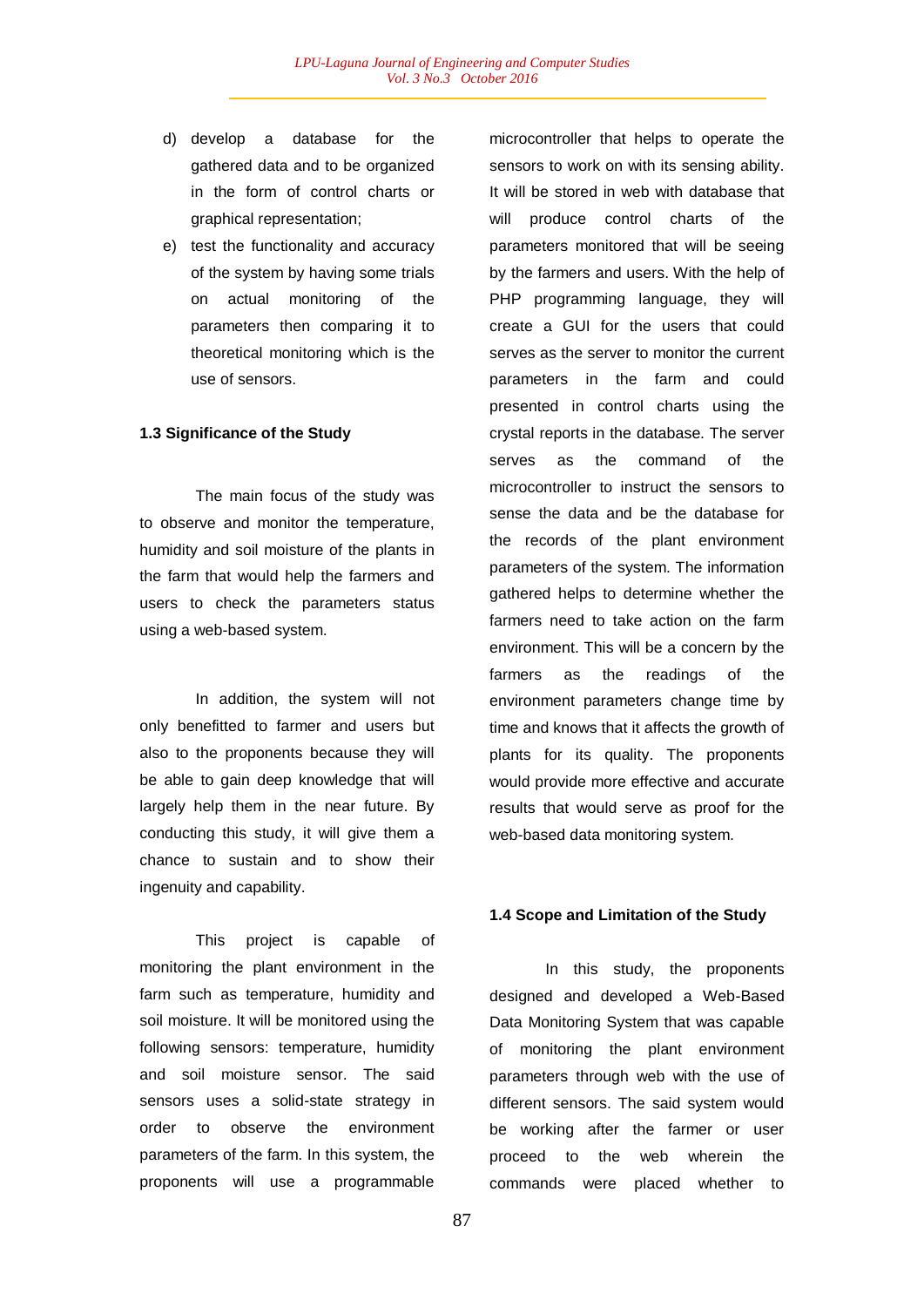monitor the temperature, humidity or soil moisture. The displayed output will be shown in the web after commanding the sensor to gather data in a specific parameter then flash in control charts in the database using crystal report. This will help the farmer or user to lessen the manual monitoring of the farm environment and could monitor it through web. The system will be implemented online in order to monitor the plant environment in not only a local area but also even if the farmers are not around the farm. Thus, the usage of mobile phone or tablets can be more efficient when it is an online based because it is reliable to use everywhere than bringing a laptop.

Notepad++ and PHP-MySQL will be used for developing the system. PHP is a server-side and embedded with HTML[1]. That is why the proponents make use of notepad++ for the graphical user interface of the system. The use of temperature, humidity and soil moisture sensor are part of the study that the proponents will provide their own sensors and Arduino microcontroller for data monitoring of plant environment parameters.

The system could not manage to solve the problems in the environment of the farm but once the farmer or user check it on the web, they could be alarmed if the condition of the plants were okay or not. The system could run in a personal computer or laptop with a require application of PHP-MySQL where in the database are recorded and can be viewed

through web. However, by implementing it through online, it can be also run and open in other mobile gadgets such as mobile phones or tablets that wherever you go, as long as the users open the local host, the web could be view and monitor even if they are not in the farm area. The said system used wired communication on the serial port of the hardware and software. This system was only limited to the said functionality and cannot be beyond its measured.

## **2. Review of Related Literature**

The related literature and studies that the proponents understands, has important aspect to the current study and will be included in this chapter. The researchers come up with different concept and perception for enhancing the data monitoring and management system by gathering many references. Through these researches, the proponent conducted with a firm understanding on implementing the system. The conceptual and theoretical frameworks has composed by the researchers using the reality of information acquired.

Going back from the review of related literature, this part is the summary of it. Gathering all those related studies is very important because it gives us an idea and knowledge for the improvement of our future paper. We have many understandings about the different webbased systems. Many researches about it and with different authors have shown their different strategies on how they work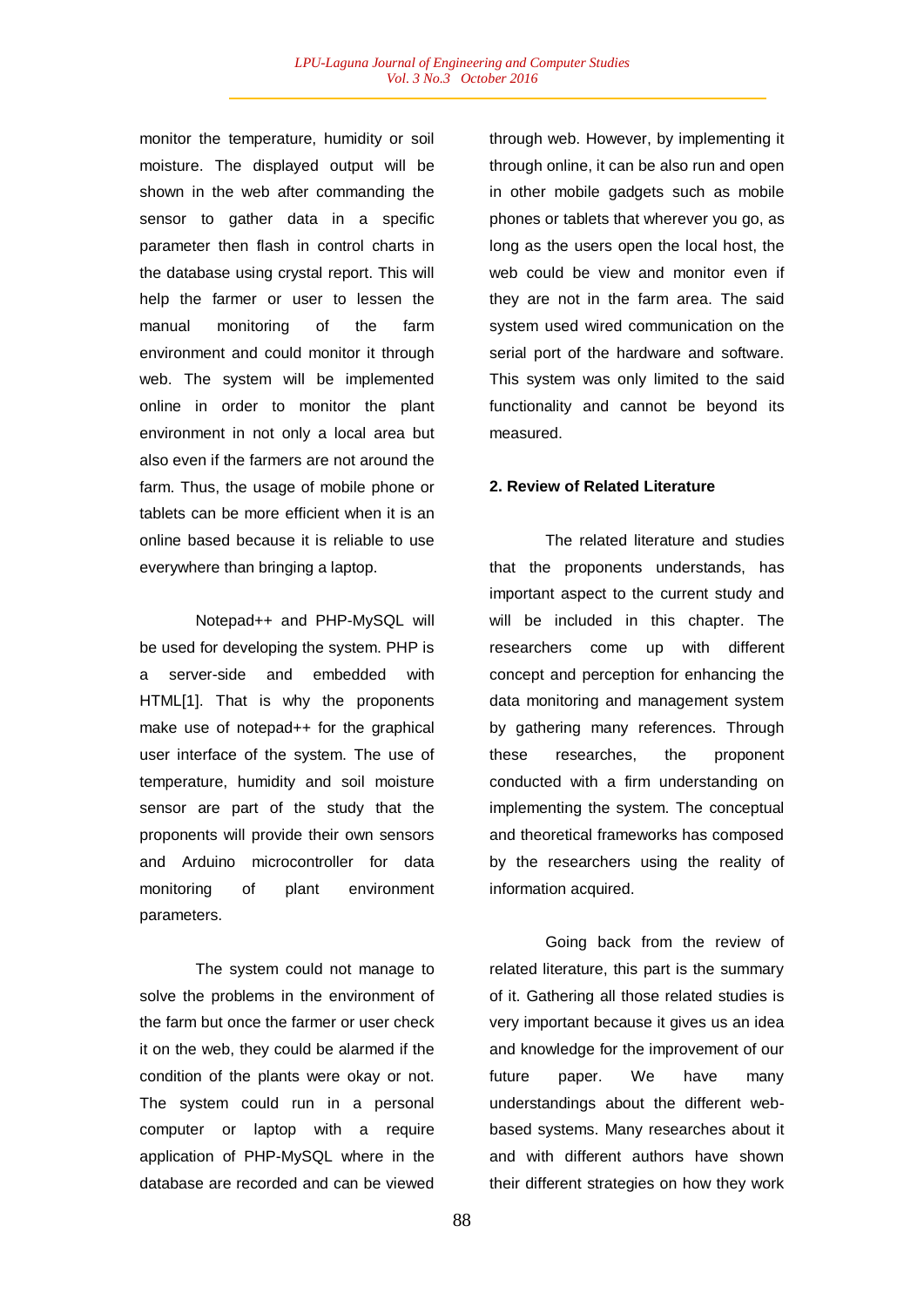using web. The use of different sensors are included in some other conducted researches that makes us know that it is possible. Web security plays also a very important role when it comes to webbased systems. To ensure that your necessary files inside the web has a strong security for those who wants to hack it. In addition, many programming languages used in different research papers that talks about web-bases, and it is very useful for us to know and how is it working. Furthermore, there are some concerns about the use of internet. They have found out that the usage of internet nowadays have big impact to the students, professors, workers, industries, etc. Therefore, they have an idea about to discover more on web that will benefit in many people and create a huge improvement in the field of internet. That is why children in the future should know how powerful the technology combined with the internet affects and innovates the world into an advanced society.

# **3. Conceptual and Theoretical Framework**

In this chapter, we present and discuss the steps and methods that we need to design the system. The conceptual, theoretical framework and the proposed design to use in developing system. This includes processes, tools and equipment used in developing the software and hardware system of the project.

### **3.1 Conceptual Framework**

Our study aimed to make, design, and develop a web-based data monitoring system that will monitor, check, and update the user on the environment of plants using charts. In this chapter, the proponents created a diagram showing the order and procedure on how the system created. Using the diagram, we the proponents determined the tools needed in doing this research. In addition, this helps the proponent in building the idea of the whole system.



### Figure 1. Methods of Research

In Figure 1 this shows the methods of research needed to follow until the finish of the system. First of all, the topic conceptualization, we the proponents studied the idea we have, and that idea came up in developing the "Web-Based Smart Farm Data Monitoring System using PHP" second is Identifying the problem and objective, this is to find the problem and specify the goals in making the system. As the proponents of this study, we observed the problem in a manual way of operation. Next is the Review of Related Literature and Synthesis, in this part, the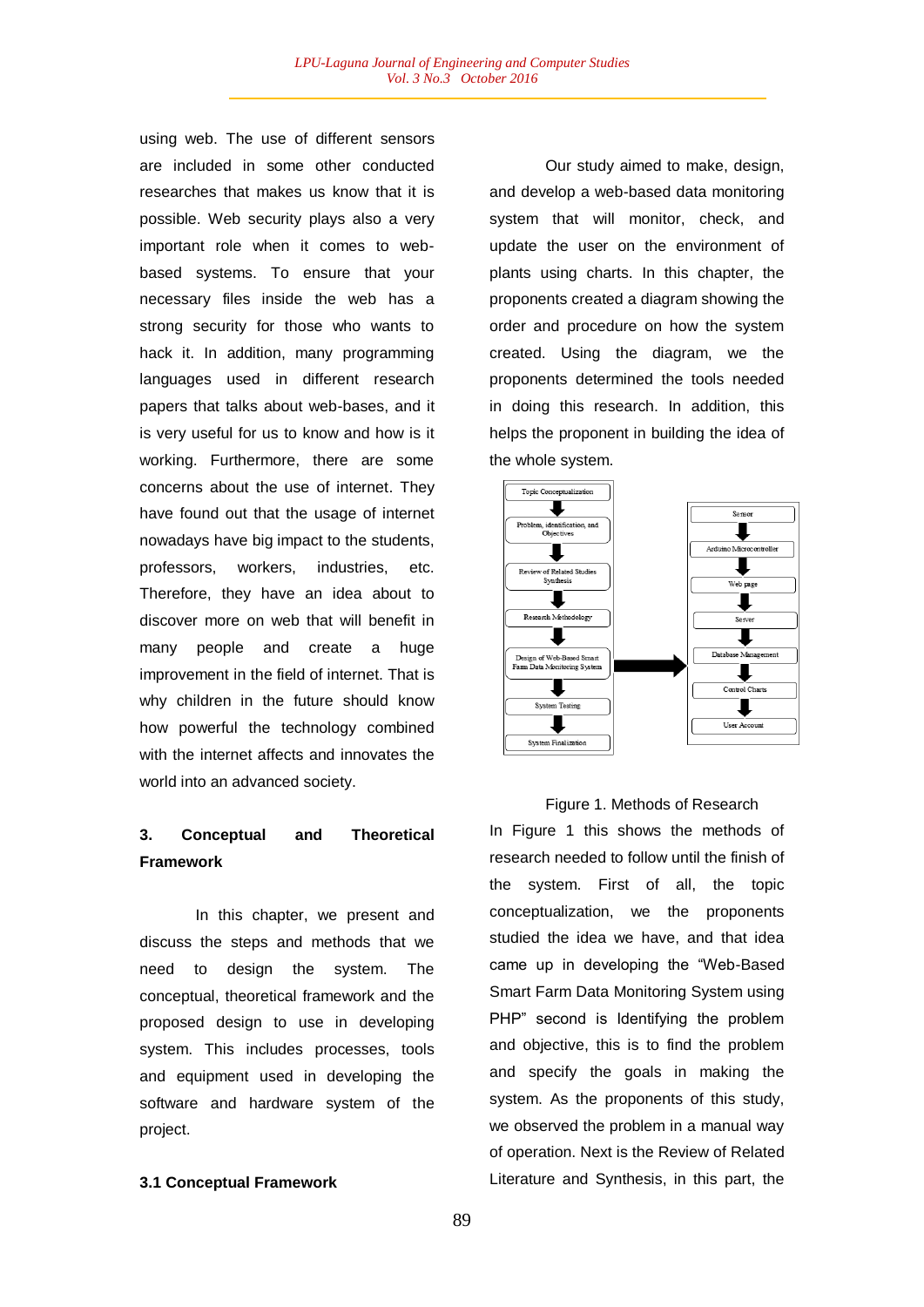proponents needed to create a research which is related to their study a well as getting the important parts in the related literature to see how past researchers make used of the methods in developing a system. Fourth one is research methodologies, in this step we the proponents will show you the different frameworks of the system and methods that will use to design the system. Fifth is to design the Web-Based Smart Farm Data Monitoring and Management System using PHP in the design there are Sensor, Web page, Server, Data Management, Control Charts, Admin and Farmer. The systems testing is next this will show if our system is on the right track or if it has defects or the objectives has been set. Then next is system finalization. This is where the proponents will take a look at the system for small fixes and to stabilize it for the users. Last is the implementation after all has been achieved it is time to implement the system to help the users.

Table 1. Conceptual Framework of the System

| Input                                                                                                       | <b>Process</b>                                                                                                                                                                                               | Output                                                                                                                                                                              |
|-------------------------------------------------------------------------------------------------------------|--------------------------------------------------------------------------------------------------------------------------------------------------------------------------------------------------------------|-------------------------------------------------------------------------------------------------------------------------------------------------------------------------------------|
| • Account for the<br>system<br>· Temperature and<br>Humidity DHT 11<br>sensor<br>moisture<br>Soil<br>sensor | the<br>Detect<br>٠<br>account inputted<br>Get the monitored<br>٠<br>data<br>Analyze the data<br>٠<br>Put the data in the<br>٠<br>database<br>Manage the data<br>$\bullet$<br>control<br>the<br>in.<br>charts | Recognition of the<br>$\bullet$<br>accounts<br>Information of the<br>٠<br>plants<br>environment<br>will<br>be shown<br>Display the result<br>٠<br>of data monitored<br>using charts |

In Table 1 this shows the Input, Process and the Output of the system. The Input shows the monitoring of the plants and vegetables. In the Process is to get the data and check if the monitoring of the chart is correct then analyze it. Last the Output it will show on how to control charts of the plants, solutions to the problem and will update the system for the users.



Figure 2. Block Diagram of the System

In Figure 2 shows how will the data flow in the whole system. The diagram is composed of Plant environment parameters as the input, Database Management, Control Charts, Web Server, Microcontroller and User account.

The input will be the gathered data of the temperature, humidity, soil moisture. These inputs will be gathered in the Database management, created from PHP language. Then after the input, the system will create a Control charts using crystal report to show the diagrams to the user. By the help of the control charts, the user will see where the corresponding problems is.





In Figure 3, Data Flow Diagram of the system it illustrates the function of the system, it includes what happened to the data from the start until to the last stage.

#### **3.2 Theoretical Framework**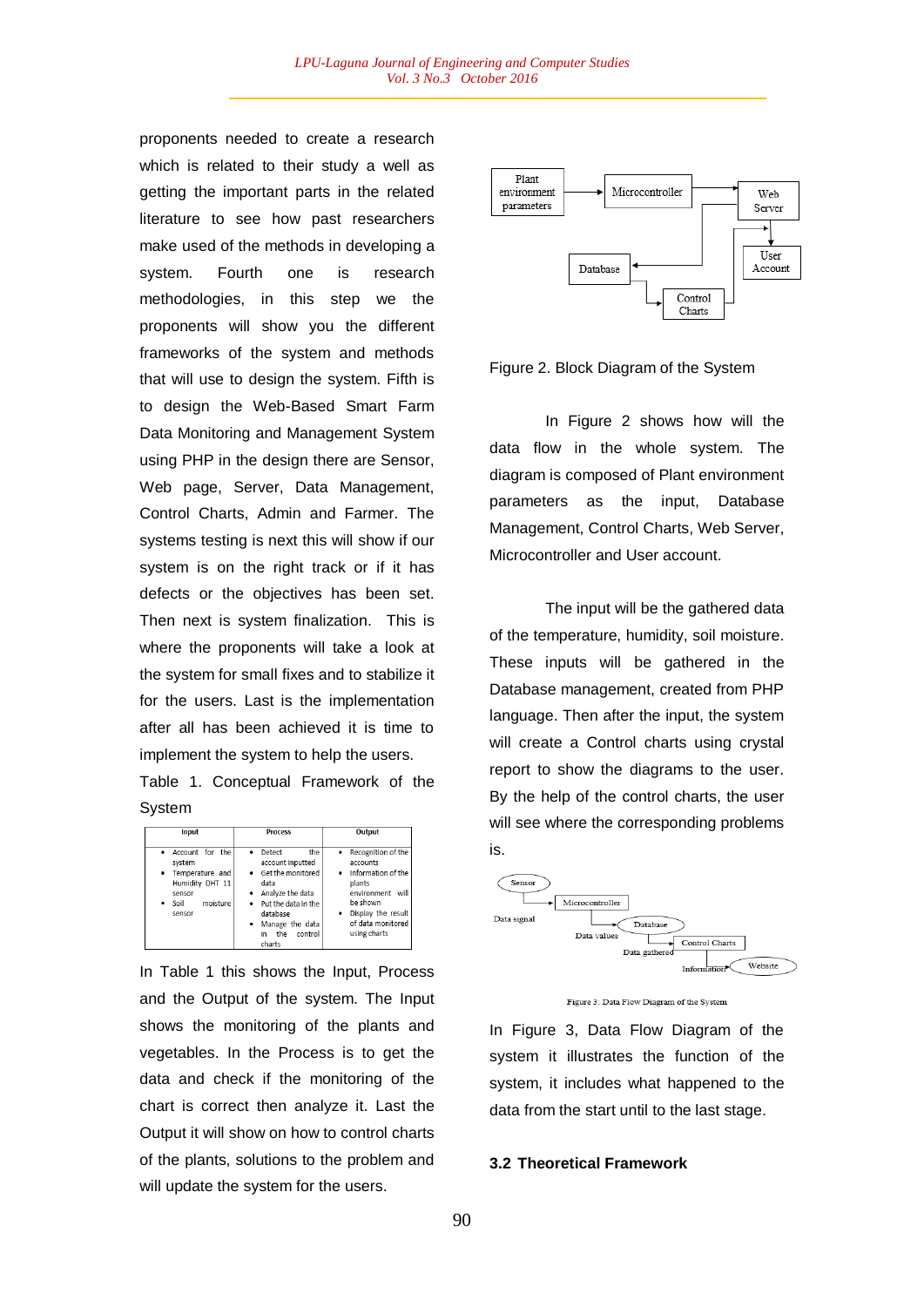### *3.2.1 Hypertext Preprocessor (PHP)*

The proponents for the conducted research will use this programming language. Based on the researches, it has five characteristics, which are security, flexibility, familiarity, simplicity and efficiency. Therefore, this makes the language quite easy to understand rather than the other languages. In addition, the security of the important files in the databases or other information that are secured are very safe because the codes are cannot be viewed as the code revamp into HTML before the page was accessed. However, some says that a lot of syntax of PHP was burrowed from other languages like Java, Perl and C. Even though, there are a lot of functions and features that are unique were built in PHP. The goal of this is to allow the web designers to have a quick and easy way to write directly to the pages and it is very good for creating Web sites that has databases [27].

#### *3.2.2 Notepad++*

Don Ho. developed this in September 2003. At first, the developer used JTEXT (a Jave-based text editor) and try to develop again another one. This is because of the poor performance of the first and it is written in C++ with Scintilla. This was built for only Microsoft windows can access but they rebuild it with wxWixdget so that it can be used on Mac OS X and UNIX platforms. In the research, it says that this is distributed as free software. In addition, this is one of the most popular editor of source codes in the world. That supports code folding and syntax highlighting for over 50 scripting, markup languages and programming.

#### *3.2.3 MySQL*

Many researches says that it is an open-source relational database management system (RDBMS). This is the most widely used open-source clientserver model RDBMS in July 2013. In our research, this will serve us our database for our displayed output. Database is an application, which is separated that, has the function of storing the data that has been collected. It can manage and store a large capacity of data.

#### *3.2.4 Arduino Microcontroller*

An Arduino microcontroller is an 8- , 16-, 32-bit AVR microcontroller. With integral segments that will encourage programming into the circuit. The imperative part of the Arduino it is a standard connector, which can give the client to interface the CPU a chance to board to a tradable extra module. Without a microcontroller old kind of system create a manually type of controlling system, but with the use of this microcontroller just input a program language and the microcontroller will do the rest.

### *3.2.5 Arduino IDE*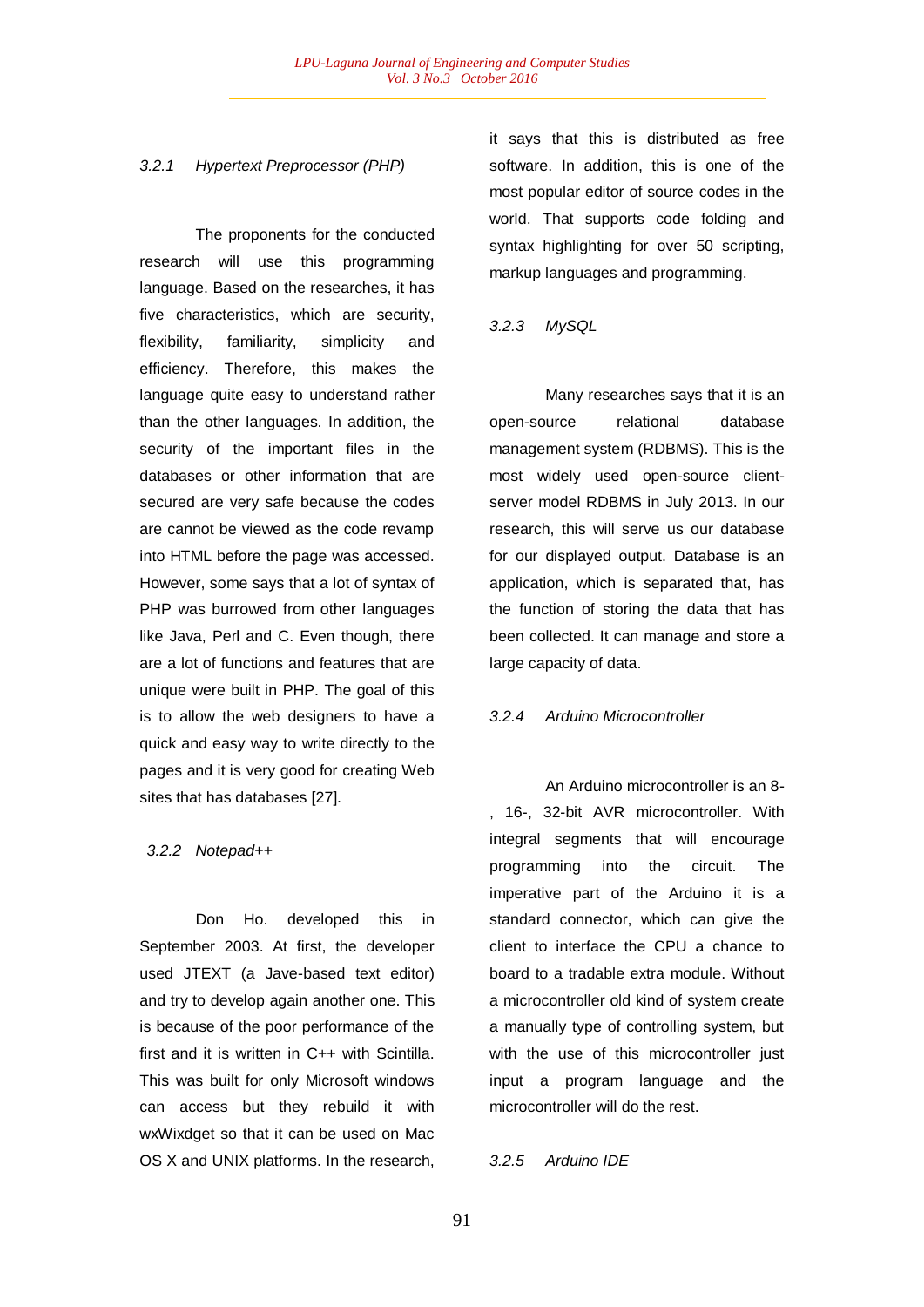An Arduino IDE is the software that being used for Arduino Microcontroller. By using the Arduino IDE you can control the whole circuit with a simple program language. In over the years Arduino has been the main brain of the millions of projects, in everyday objects to complex one. Students use this system to make a hard project easier

### *3.2.6 Temperature Sensor*

Temperature sensor this device a thermocouple or RTD, providing a temperature measurement through electrical signal. A temperature sensor is two dissimilar metals that creates electrical voltage that is the same or proportional to change of temperature. Electrical voltage that is the same or proportional to change of temperature. Temperature has a major effect for the plants, we the proponents use this kind of sensor to measure how is the change of temperature will affect the plants by getting the data and put in our system.

### *3.2.7 Humidity Sensor*

Humidity sensor a device that reports and measure humidity in the air. Humidity is a ratio of air temperature and moisture. Other plants or vegetable prefers high humidity that is why we the proponents use this kind of sensor to know what or how humidity will affect the plants.

### *3.2.8 Crystal Report*

It is an application that allow the programmer to produce reports in an organized presentation. It can collect different types of information with a minimum usage of codes. It could integrate passes multiple and commonly used database within one report. Developed by Seagate Software [28][29].

### *3.2.9 Temperature and humidity Sensor*

The DHT11 sensor highlights the complexity of a calibrated humidity and temperature using digital signals as output. It assures excellent long-term solidity and high consistency with a digitalbased signal. The proponents used this sensor to create the idea of a web-based smart farm data monitoring system it provides the information needed in giving the user information about the environment of the plants.

### *3.2.10 Soil moisture sensor*

The used of soil moisture sensor is to measure the content of water to the soil, the water lever in volume. By the plant uptake and evaporation, it will lead to the loss of moisture, the sensor is capable in measuring and analyze the desire soil moisture contents. We the proponents use this kind of sensor because soil moisture has a great effect in the plants. This will be a valuable data.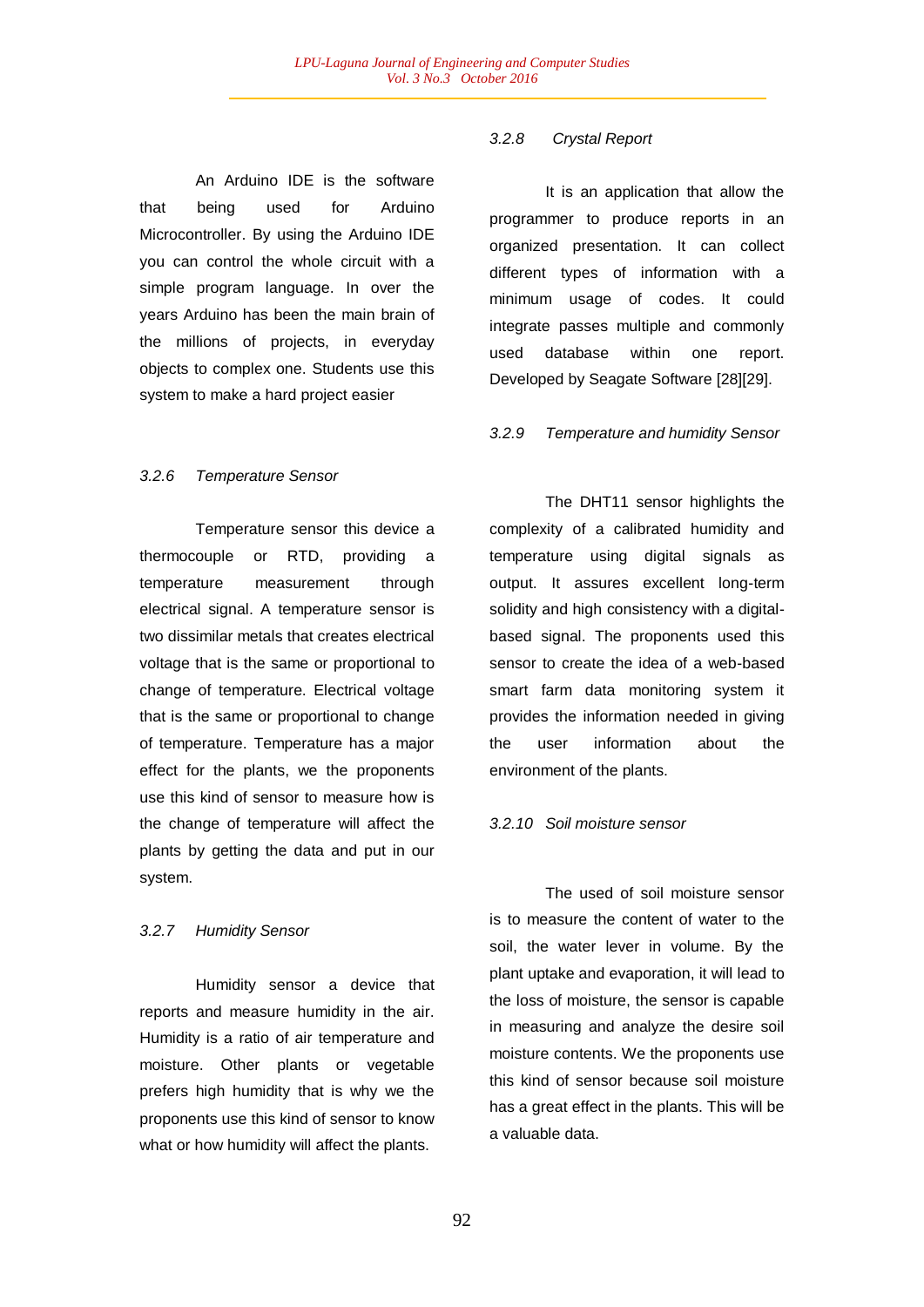# **3.3 Proposed Design**



Figure 4. Proposed Design of the System

In figure 4, web-based data monitoring system will be developing by the proponents. The system is having a temperature, humidity and soil moisture sensor that will be controlled by the Arduino microcontroller. After that, it will go to the database, then by using crystal reports it will create charts that will be outputted to the web page that the user will see

# **References**

- [1] [Online]. PHP Tutorial Language Introduction. Accessed May 24, 2016. Available Online: https://www.codingunit.com/phptutorial-language-introduction
- [2] [Online]. Server-Side Scripting: Back-End Web Development Technology. Accessed May 24, 2016. Available Online:

https://www.upwork.com/hiring/de velopment/server-side-scriptingback-end-web-developmenttechnology/

- [3] [Online]. Website that Satisfy Users: A Theoretical Framework for Web User\_Interface\_Design\_and\_Eval uation. **Available:** https://pdfs.semanticscholar.org/0 cc7/d7c4187e872f62fcac8a29653 4a20f99fc79.pdf [Accessed: April 24, 2016]
- [4] S.A. Conger, a nd R.O. Mason, Planning and Designing Effective Web Sites. Retrieved MA, 1998 from IEEE Course Technology, Cambridge.
- [5] A.L. Lederer, D.J. Maupin, M.P. Sena and Y.Zhuang. The Role of Ease of Use, Usefulness and Attitude in the Prediction of World Wide Web Usage
- [6] V. Flanders and M. Willis. Web Pages that Suck. Retrieved from 1998 SYBEX Inc., San Francisco.
- [7] [Online]. Spatial Decision Support System for Precision Farming Based on\_GIS\_Web\_Service. Available: http://ieeexplore.ieee.org/xpl/articl eDetails.jsp?arnumber=5231336& newsearch=true&queryText=Spati al%20Decision%20Support%20Sy stem%20for%20Precision%20Far ming%20Based%20on%20GIS%2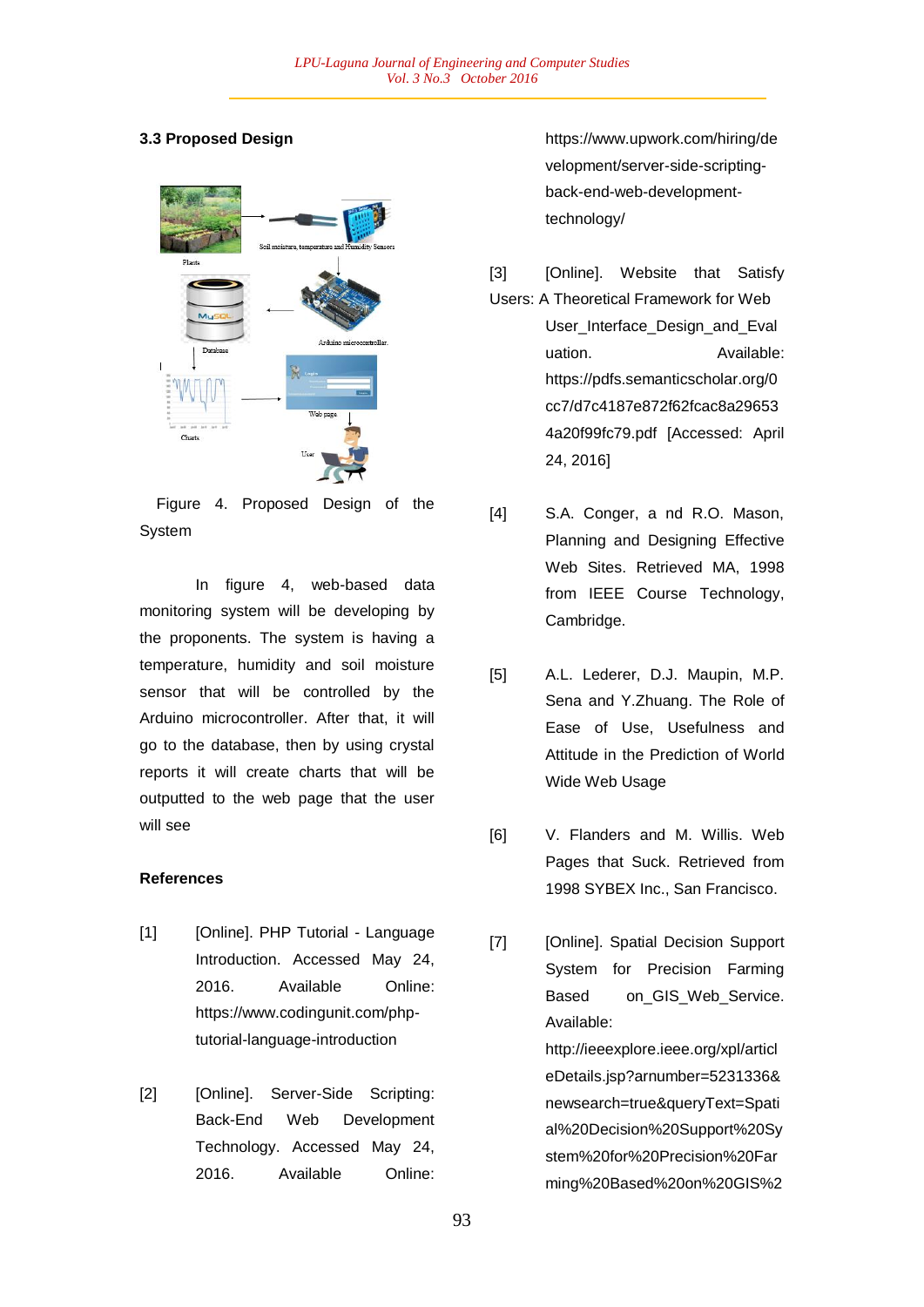0Web%20Service%20 [Accessed: May 2, 2016]

[8] [Online]. Research on remote monitoring system of petrochemical farm tanks based on Web and CAN. Available:

> http://ieeexplore.ieee.org/xpl/articl eDetails.jsp?arnumber=5231336& newsearch=true&queryText=Spati al%20Decision%20Support%20Sy stem%20for%20Precision%20Far ming%20Based%20on%20GIS%2 0Web%20Service%20 [Accessed: May 2, 2016]

[9] [Online]. Wind Farm SCADA System's Web Implementation Based on the Comet\_Technology. Available:

> http://ieeexplore.ieee.org/xpl/articl eDetails.jsp?arnumber=6394430& queryText=Wind%20Farm%20SC ADA%20System's%20Web%20Im plementation%20Based%20on%2 0the%20Comet%20Technology&n ewsearch=true [Accessed: May 2, 2016]

[10] [Online]. A low-power wireless UHF/LF sensor network with webbased remote supervision — Implementation in the intelligent container. Available: http://ieeexplore.ieee.org/xpl/articl eDetails.jsp?arnumber=6688422& newsearch=true&queryText=A%2 0low-

power%20wireless%20UHF%2FL

F%20sensor%20network%20with %20web-

based%20remote%20supervision %20%E2%80%94%20Implementa tion%20in%20the%20intelligent% 20container [Accessed: May 2, 2016]

[11] [Online]. Cloud-based monitoring and analysis of yield efficiency in precision\_farming. Available: http://ieeexplore.ieee.org/xpl/articl eDetails.jsp?arnumber=7051886& newsearch=true&queryText=Clou d-

> based%20monitoring%20and%20 analysis%20of%20yield%20efficie ncy%20in%20precision%20farmin g [Accessed: May 2, 2016]

- [12] [Online]. Research on and Realization of Interactive Wireless Monitoring and Management System of Processed Grain Based on Web3D. Available: http://ieeexplore.ieee.org/xpl/articl eDetails.jsp?arnumber=7373819& newsearch=true&queryText=Rese arch%20on%20and%20Realizatio n%20of%20Interactive%20Wireles s%20Monitoring%20and%20Mana gement%20System%20of%20Pro cessed%20Grain%20Based%20o n%20Web3D [Accessed: May 6, 2016]
- [13] [Online]. A Web-based integrated the protection relays data and the Power Quality Databases enhancement Power Quality of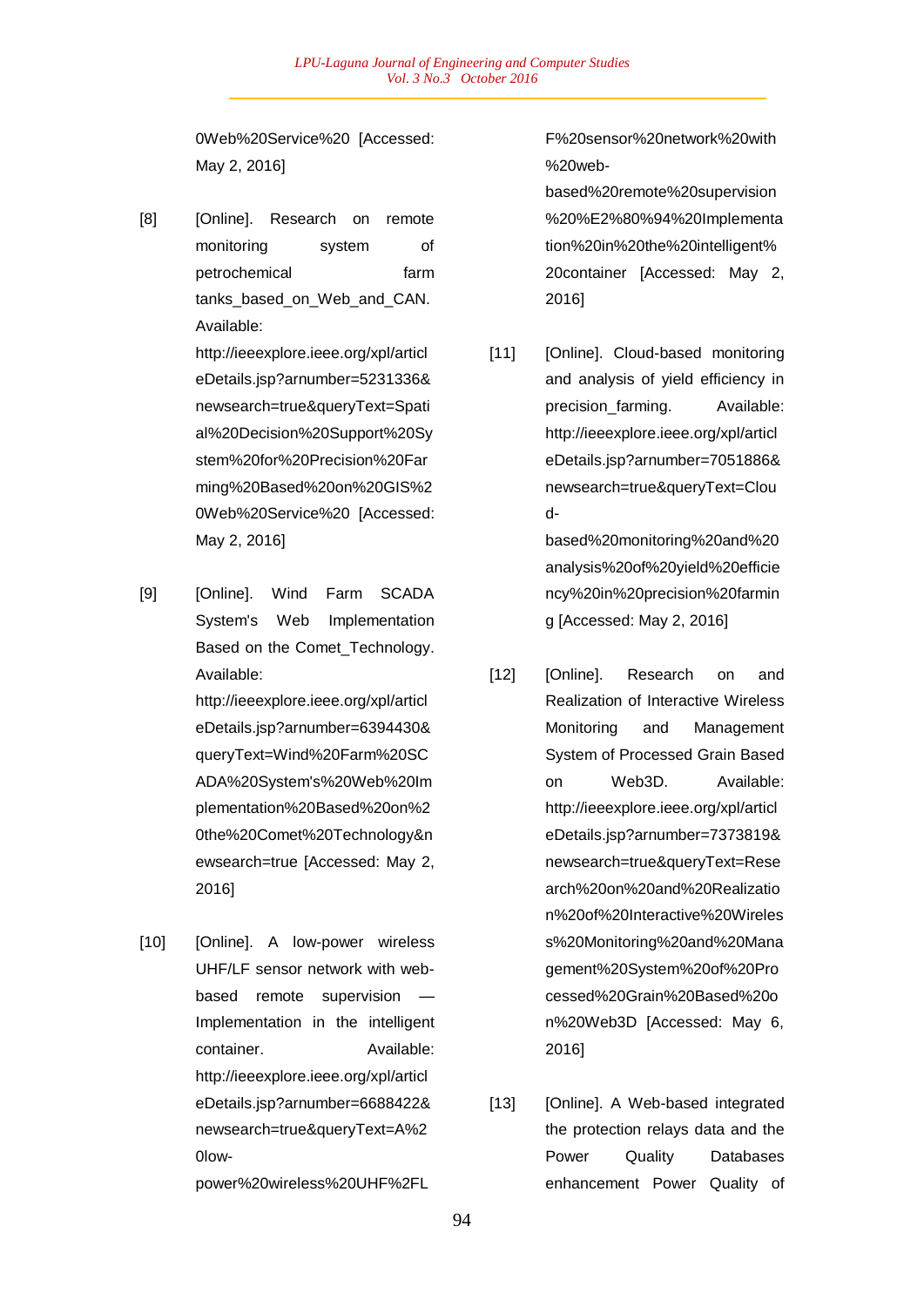Provincial

Electrical\_Authority\_2.0. Available:

http://ieeexplore.ieee.org/xpl/articl eDetails.jsp?arnumber=6254151& newsearch=true&queryText=A%2 0Web-

based%20integrated%20the%20p rotection%20relays%20data%20a nd%20the%20Power%20Quality% 20Databases%20enhancement% 20Power%20Quality%20of%20Pr ovincial%20Electrical%20Authority %202.0%20 [Accessed: May 6, 2016]

[14] [Online]. The development of project monitoring information system (Case\_study:\_PT\_Tetapundi\_Prim

a\_Kelola).

http://ieeexplore.ieee.org/xpl/articl eDetails.jsp?arnumber=7042172& newsearch=true&queryText=The %20development%20of%20projec t%20monitoring%20information%2 0system%20.LB.Case%20study: %20PT%20Tetapundi%20Prima% 20Kelola.RB. [Accessed: May 6, 2016]

[15] [Online]. A Web-Based GIS for Urban Environment Management: The Technology\_and\_Development. Available:

> http://ieeexplore.ieee.org/xpl/articl eDetails.jsp?arnumber=5190107& newsearch=true&queryText=A%2 0Web

Based%20GIS%20for%20Urban% 20Environment%20Management: %20The%20Technology%20and %20Development [Accessed: May 6, 2016]

- [16] [Online]. Sensor.Network: An open data exchange for the web of things. Available: http://ieeexplore.ieee.org/xpl/articl eDetails.jsp?arnumber=5470533& newsearch=true&queryText=Sens or.Network:%20An%20open%20d ata%20exchange%20for%20the% 20web%20of%20things%20 [Accessed: May 6, 2016]
- [17] [Online]. An adaptation of the web-based system architecture in the development of the online atten dance\_system. Available: http://ieeexplore.ieee.org/xpl/articl eDetails.jsp?arnumber=6417619& newsearch=true&queryText=An% 20adaptation%20of%20the%20we bbased%20system%20architecture %20in%20the%20development%2

0of%20the%20online%20attendan ce%20system [Accessed: May 10, 2016]

[18] [Online]. An Access Control Scheme for Web-Based E-Learning Systems. Available: http://ieeexplore.ieee.org/xpl/articl eDetails.jsp?arnumber=4141659& newsearch=true&queryText=An% 20Access%20Control%20Scheme